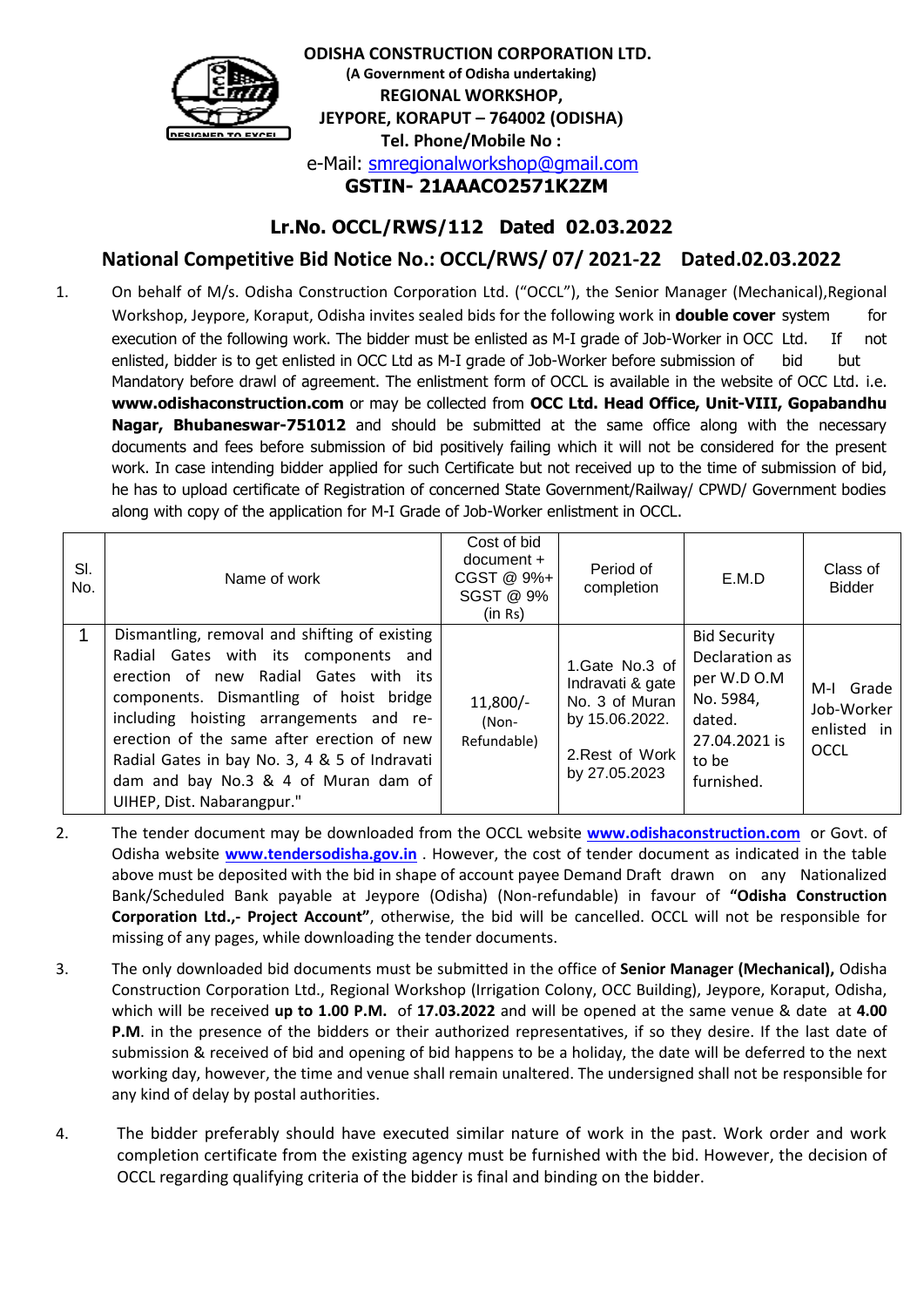- 5. A pre-bid meeting in virtual / offline mode will be held in Odisha Construction Corporation Ltd., Unit-8, Gopabandhu Nagar, Bhubaneswar-751012 on **14.03.2022**. Bidder has to appraise the technical committee with presentation (Power Point Presentation) regarding scope & methodology of work to be adopted to complete the work and ensure the capability of bidder to execute the aforesaid work in scheduled time effectively. The authority reserves the right to disqualify any bidder if the presentation made by the bidder(s) were found to be unsatisfactory and non-convincing by OCCL authorities. Bidders are requested to send their willingness to our **E-mail : gm.mech.ho@odishaconstruction.com** on or before **10.03.2022** to attend the meeting. This shall be part of technical evaluation of the bid.
- 6. The date of receipt and opening of bid documents may be extended before scheduled date of receipt & opening of bids if required on exceptional circumstances only.
- 7. The bid document (Strictly comprising with double cover system) i.e. 1<sup>st</sup>. Cover (Technical Bid) and 2<sup>nd</sup>. **Cover (Price Bid)** must be submitted to the **Senior Manager (Mech.), Odisha Construction Corporation Ltd., Regional Workshop (Irrigation Colony, OCC Building),Jeypore, Koraput, Odisha,PIN-764002** in a single cover on or before **1.00 PM** on **17.03.2022.** Technical Bid will be opened on **17.03.2022** at **4.00 AM** in the presence of the bidders, who may like to be present. The Date for opening of price bid for the technically qualified bidders shall be intimated in due course. If there will be a public holiday on the last date of receipt & opening of the bids as specified above, the bid document will be will be received & opened on the next working day at the same time and venue. The undersigned shall not be responsible for any kind of delay by postal authorities. Bids received without " **Bid Security Declaration**" in lieu of EMD in enclosed format on bidder /Job-Worker's letter head will be out rightly rejected .
- 8. Intending bidder(s) are required to furnish the following documents in **Technical Bid(Cover-I)** 
	- (i) Complete bid document duly filled-in, signed & stamped on each page.
	- (ii) "**Bid Security Declaration**" in lieu of EMD in enclosed format on Job-Worker's letter head **(Annexure-A)**
	- (iii) Cost of tender document.
	- (iv) Copy of up-to-date valid GST.
	- (v) Copy of valid Registration Certificate with Employees Provident Fund Authority.
	- (vi) Copy of valid ESI Registration Certificate
	- (vii) Copy of PAN card.
	- (viii) Copy of valid Labour License (The bidder is required to furnish necessary labour license, issued by competent authority before commencement of the work.)
	- (ix) Copy of document indicating residential address.
	- (x) Affidavit duly registered before NOTARY regarding authenticity of documents (**Annexure-D**),
	- (xi) No Relation Certificate (**Annexure-E**), Structure and organization (**Annexure-C**)
	- (xii) Undertaking to pay minimum wages (**Annexure-F**), Undertaking of bidder (**Annexure-B)**
	- (xiii) Copies of documents on credentials in support of execution of similar nature of work.
	- (xiv) Copy of valid enlistment certificate as Job-worker issued by "OCCL"
	- (xv) Detail planning of men, machinery and materials for execution of tendered work.
	- 9. Quantity in the tender schedule is tentative and may vary as per drawing and payment shall be made accordingly.
	- 10. Tender through Fax/Telex/Telegram/e-mail will not be accepted.
	- 11. The authority reserves the absolute right to accept or reject any or all tenders and to split up works to award to one or more tenderers without assigning any reason thereof.
	- 12. The intending bidder is to quote rates in enclosed original price schedule format only.
	- 13. The successful bidder shall have to execute the work as per scope of work, relevant drawings, technical specifications, terms and conditions of agreement and direction of Engineer-in-charge.